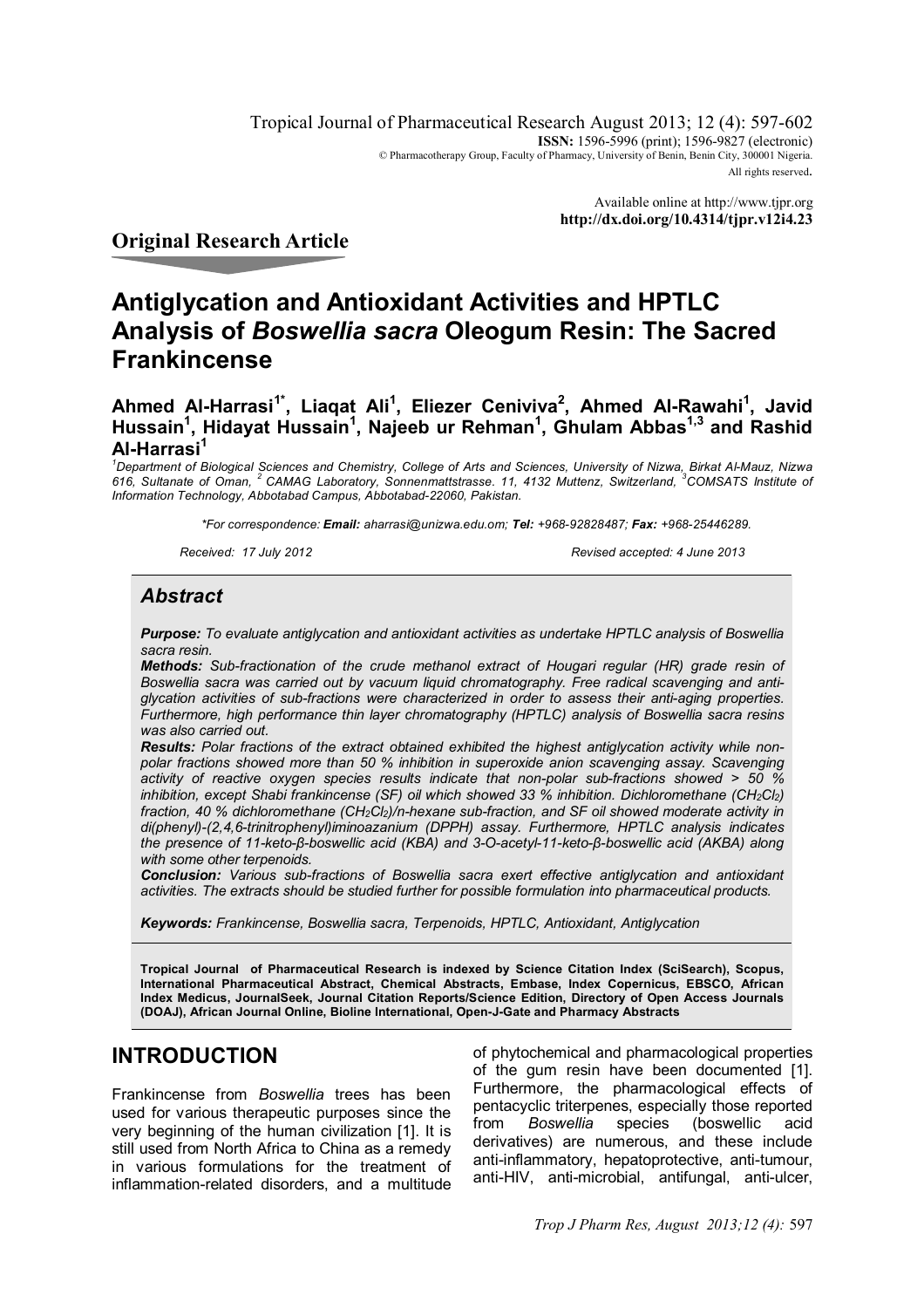gastroprotective, hypoglycemic and antihyperlipidemic properties [1]. These boswellic acid derivatives have a similar molecular structure which makes their separation by simple thin-layer chromatography challenging.

High performance thin layer chromatography (HPTLC) is becoming a technique for the routine analysis for the identification of medicinal plants and derived products. The possibility of presenting chromatographic fingerprints as electronic images that can easily be stored, shared and compared for multiple samples in parallel is the principal advantage of the technique over Gas chromatography (GC),<br>highy-performance liquid chromatography highy-performance (HPLC), and other column chromatography [2,3]. While simplicity and cost efficiency are preserved, separation power and reproducibility as well as traceability of data are significantly improved over classical thin layer chromatography (TLC).

The present study employs HPTLC identification and biological evaluation of *Boswellia sacra* to explore the antiglycation and antioxidant potentials of the resin derived from *Boswellia*  species.

## **EXPERIMENTAL**

## **Chemicals**

Chemicals such as 1,1-diphenyl-2-picrylhydrazyl radical (DPPH), naphthyl-ethylenediamine, sodium nitroprusside, sulfanilic acid, potassium hydrogen phosphate, dipotassium hydrogen phosphate, 3-(2-pyridyl)-5,6-di(*p*-sulfophenyl)- 1,2,4-triazine, disodium salt (ferrozine), reduced *β*-nicotinamide adenine dinucleotide (NADH), 5 methylphenazium methyl sulfate (PMS), nitro blue tetrazolium salt (NBT), standard radical scavengers: propyl gallate, 3-t-butyl-4scavengers: propyl hydroxyanisol, 7,8-dihydroxy flavone; and solvents: dimethylsulfoxide (DMSO), carbon tetrachloride, and ethanol were purchased from Sigma or Fluka and used without further purification. Water used for buffer preparation<br>was deionized using Simplicity water was deionized using Simplicity water purification system (Millipore).

## **Plant materials**

The aerial parts of *B. sacra* and the various grades of resin were collected in April and May 2010 from different locations in Dhofar (southern part of Oman) and were supplied by a trusted Dhofari partner (Dr. Saleh Al-Amri). Super hougari green (SHG), hougari regular (HR), royal hougari white (RHW), and hougari yellow (HY)

grade resins were collected from Wadi Hougar in Oman, while shabi frankincense (SF) was collected from Wadi Magsyl in Oman. Frankincense Oleogum resins were collected from *Boswellia sacra* tree by making careful incisions into the bark of the tree without harming the tree. A thick milky-white liquid oozed out and then solidified into pea-sized "tears".

These samples were authenticated by Dr Mustafa Mansi (a taxonomist) of the Department of Biological Sciences and Chemistry, University of Nizwa, Sultanate of Oman and voucher specimen (no. BSHR-01/2012) of the plant was deposited in the herbarium of the Department of Biological Sciences and Chemistry.

### **Extraction and isolation**

The air-dried ground material (500 g) of HR grade resin was exhaustively extracted with 100 % methanol at room temperature. The extract was evaporated to yield the residue (150 g). Subfractionation of the crude methanol extract (150 g) of HR grade resin was carried out by vacuum liquid chromatography. A silica gel column (1000 g, 70-230 mesh, Merck) was used for the fractionation with  $CH_2Cl_2/n$ -hexane (50:50) as a mobile phase. Various sub-fractions were obtained from liquid chromatography and compiled on the basis of the similarity observed on TLC plates. The essential oils of all available grades of the resin were extracted by hydrodistillation using 8 Quart Stove Still Home Distillation Unit with Clevenger's apparatus until complete exhaustion.

## **HPTLC analysis**

Chromatography was performed on pre-coated HPTLC silica gel glass plates 60 F254 (20 × 10 cm; E. Merck, Germany) for the development of characteristic fingerprinting profile of the selected samples of the resin from *B. sacra*. Each sample (0.5 g) was dissolved in HPLC grade methanol (5 mL) and sonicated for 10 min. The solution was then centrifuged at 3000 rpm for 10 min and the upper layer was used for HPTLC analysis after 1:1 dilution with methanol (the standard *Boswellia* extract was diluted 1:20). Thereafter, 0.5 and 2 μL of each sample were applied as bands of 8 mm using Automatic TLC sampler 4 (CAMAG, Switzerland) with a 25 μL syringe. Linear ascending development was carried out in Automatic Developing Chamber (ADC2, CAMAG, Switzerland) saturated with mobile phase for 20 min at room temperature (24 ºC) using a filter paper. For optimum conditions, relative humidity (RH) was controlled at 33 % in ADC2 using a saturated solution of  $MgCl<sub>2</sub>$ .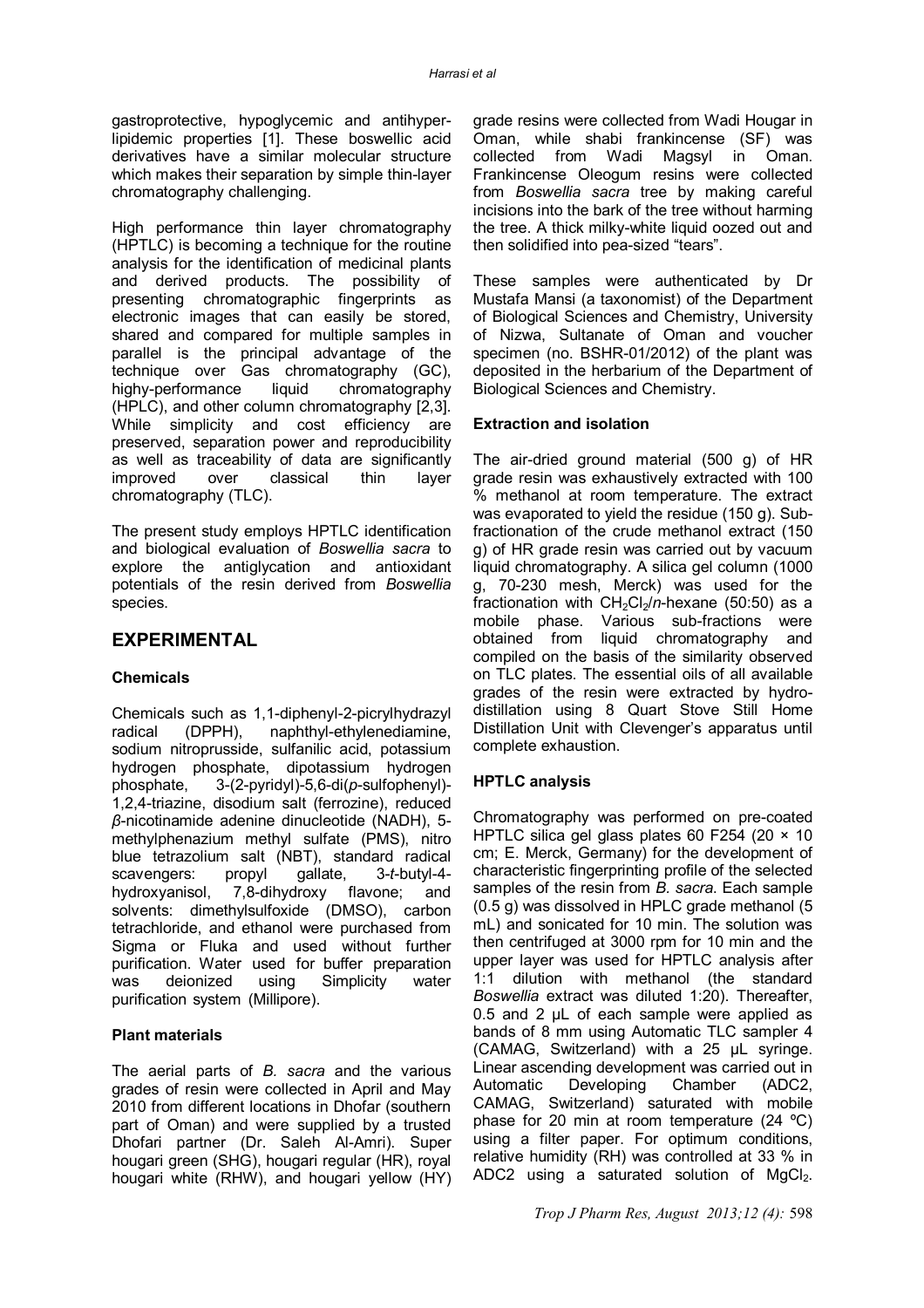Toluene: ethyl acetate: heptane: formic acid  $(80:20:10:3, v/v/v)$  was used as the mobile phase.

The plates were developed to a distance of 7 cm from the lower edge of the plate. Drying was carried out for 5 min in a stream of cold air. For derivatization, the plate was immersed in anisaldehyde‐sulphuric acid reagent (170 mL of ice-cooled methanol mixed with 20 mL of acetic acid, 10 mL of sulfuric acid and 1 mL of anisaldehyde) followed by heating at 100 °C for 5 min. Images of the chromatograms were electronically documented with Visualizer (CAMAG Switzerland) under UV 254 nm before derivatization and under UV 366 nm and white light after derivatization. The identity of the zones in the sample corresponding to 3-O-acetyl-11 keto-β-boswellic acid (AKBA) was confirmed by comparing their densitometrically-obtained UV spectra with those of a AKBA reference standard (Phytolab, Vestenbergsgreut, Germany). HPTLC according to PhEur 7 Monograph for Indian Frankincense. Mobile phase*:* Anhydrous formic acid–heptane–ethyl acetate–toluene (3 + 10 +  $20 + 80$ , v/v/v/v). Detection: UV light at 254 nm. Reference compound: KBA = 11-keto-βboswellic acid.

Cytotoxicity and antiradical studies against the 1,1-diphenyl-2-picrylhydrazyl radicals were carried out at 37 °C, while the enzymatic reactions and superoxide scavenging studies were carried out at 28 °C. All studies were performed in 96-well microtitre plates using SpectraMax-340 and SpectraMax-384 spectrophotometers (Molecular Devices, CA, USA).

#### **Antiglycation assay**

Bovine serum albumin (BSA, 10 mg/mL) was dissolved in 67 mM phosphate buffer (20 μL) of pH 7.4 which incorporated 50 mg/mL anhydrous glucose (20 μL). Thereafter, a 3 mM sodium azide (20 μL) was added to inhibit bacterial growth. For assessment of antiglycation activity, each fraction (20 μL; 1 mg/1000 *μ*L) was mixed and the mixture (60 *µ*L in each well of 96-well plate) was incubated for a week at 37 °C. A blank sample containing only BSA dissolved in phosphate buffer and positive control sample containing both BSA and glucose, were prepared and incubated for a week at 37 °C. After incubation in 96- well plate for a week, samples were removed and cooled to room temperature, amd 6 µL of 100% trichloroacetic acid (TCA) was added to each well. The supernatant containing unbound glucose, inhibitor and test sample were removed after centrifugation at 14,000 rpm for 4 min, and 60  $\mu$ L of PBS (pH 10) was added to

dissolve the pellets left. Comparison of fluorescence intensity at 370 nm excitation and emission at 440 nm was obtained by spectrofluorimetry **(**RF-1500, Shimadzu, Kyoto, Japan) [4]. Rutin was used as standard inhibitor. Inhibition (%) was calculated as in Eq 1

Inhibition =  $100 - \{(As / Ab) \times 100\}$  ………… (1)

where As and Ab are the absorbance of sample and blank, respectively.

#### **Superoxide anion scavenging assay**

Superoxide scavenging activities of the samples were determined by the method described by Gaulejac *et al* [5] with some modifications. The reaction was performed in triplicate in a 96-well plate and absorbance was measured on a multiplate reader (SpectraMax 340, Molecular Devices, CA, USA). The reaction mixture contained 40 µL of nicotinamide adenine dinucleotide (NADH), 40 µL of nitroblue tetrazolium (NBT), 90 µL of 0.1M phosphate buffer (pH 7.4) and 10 µL of the test compound pre-read at 560 nm. The reaction was initiated by the addition of 20 µL of phenazine methosulphate (PMS), and incubated at room temperature for 5 min. Formation of blue-colored formazan dye was measured at 560 nm. Control contained 10 µL of dimethyl sulfoxide (DMSO), instead of the test samples. The solutions of NBT, NADH and PMS were prepared in phosphate buffer, while the test samples were dissolved in DMSO.

## **DPPH free radical scavenging assay**

Free radical scavenging activity of the test samples were determined by measuring the change in absorbance of DPPH (l,l-Diphenyl-2-picrylhydrazyl radical) spectrophotometrically at 515 nm [6]. The reaction mixture comprised of 95 µL of ethanol solution of DPPH $\overline{\phantom{a}}$  and 5  $\mu$ L of the test sample dissolved in DMSO. Total reaction volume was 100 µL, with final concentrations of 300 µM and 1000 µM of DPPH and test compound, respectively. The reaction mixture was then incubated at 37 °C for 30 min. After incubation, decrease in absorption was measured at 515 nm spectrophotometrically (Molecular Devices, CA, USA). The control contained 5 µL of DMSO instead of the test sample and the reactions were performed in triplicates. To avoid solvent evaporation during incubation, the 96-well plate was covered with parafilm immediately after the addition of DPPH solution and the reaction mixtures were thoroughly mixed by shaking the plate for 1 min. The absorbance of the yellow-colored reduced form of DPPH produced after incubation was measured at 562 nm using a multiplate reader (SpectraMax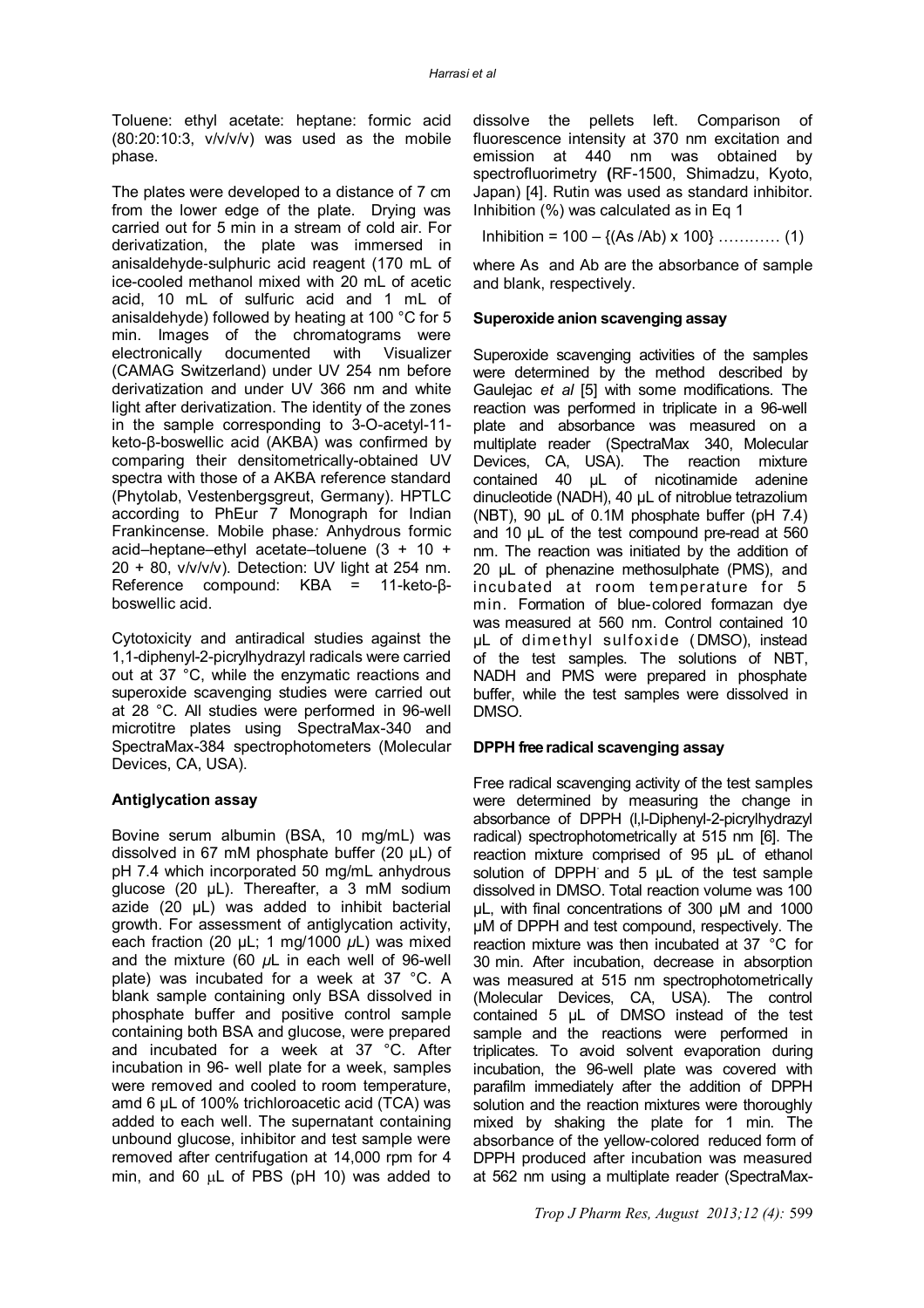340), and radical scavenging activity (RSA, %) was determined according to Eq 2.

% RSA = 100 – {At/Ac) x 100} ………………… (2)

where, At is the absorbance of radicals and formazan dye in the presence of the test sample and Ac is the absorbance of control, formazan dye without test sample.

#### **Statistical analysis**

The data obtained were analyzed statistically using Statistic Analysis System (SAS, version 9.1). Each experiment was repeated three times and values expressed are means ± standard error. Differences were considered significant at *p* ˂ 0.05.

## **RESULTS**

#### **HPTLC fingerprinting profile**

Boswellic acids are pharmacologically active compounds isolated from the resins (frankincense) of various species of *Boswellia*. HPTLC allows rapid investigation, identification and comparison of the quality of different kinds of frankincense (*Olibanum*). In the present study, the HPTLC profile of the crude resin (Figure 1; tracks 3 and 4), the crystalline medium polarity fraction (tracks 5 and 6), and the hydrodistillate essential oil (tracks 7 and 8) were analyzed at two quantitative levels (0.5 and 2.0 µL). *Boswellia serrata* extract (track 1) and the gum resin (track 2), and compared with the standard sample, 3-*O*-acetyl-11-keto-*β*-boswellic acid (AKBA, track 9). All samples showed the presence of 11-keto-*β*-boswellic acid (KBA, lower arrow, track 8) and 3-*O*-acetyl-11-keto-*β*boswellic acid (AKBA, upper arrow, track 8) with different concentration (intensity) in all the three test samples (Figure 1). The same compounds were identified in approximately the same concentration for the standard *B. serrata* extract and the gum resin (KBA and AKBA, black arrows, tracks 1 and 2). These results were further confirmed by matching the UV spectra of the corresponding bands in the test samples with those of the standard AKBA.

These results and comparison with the literature [7] confirm the identity of the investigated samples as *B. sacra* based on various concentrations of KBA and AKBA. The concentrations of the same compounds in *B. serrata* were approximately equal. These observations were further confirmed through derivatization of the HPTLC plate with the anisaldehyde reagent (Figure 2).



**Figure 1:** Detection and comparison of boswellic acids in different samples of Boswellia sacra. *Track 1* **=** *Boswellia serrata* extract (CAMAG); *Track 2* **=** *Boswellia serrata* gum (CAMAG); *Track 3 & 4* **=** *Boswellia sacra* resin (test sample, 0.5 and 2.0 µL, respectively); *Track 5 & 6 Boswellia sacra* crystalline fraction (test sample, 0.5 and 2.0 µL respectively); *Track 7 & 8* **=** *Boswellia sacra* resin (test sample, 0.5 and 2.0 µL respectively); *Track 9 =* standard AKBA.



**Figure 2**. Detection and comparison of boswellic acids in different samples of Boswellia sacra. *Track 1* **=** *Boswellia serrata* extract (CAMAG); *Track 2* **=** *Boswellia serrata* gum (CAMAG); *Track 3 & 4* **=** *Boswellia sacra* resin (test sample, 0.5 and 2.0 µL, respectively); *Track 5 & 6 Boswellia sacra* crystalline fraction (test sample, 0.5 and 2.0 µL respectively); *Track 7 & 8* **=** *Boswellia sacra* resin (test sample, 0.5 and 2.0 µL respectively); *Track 9 =* standard AKBA.

#### **Antiglycation activity**

All the tested samples showed varied inhibitory potential *in vitro* at a concentration of 1 mg/1000 μL (Table 1). The sub-fraction obtained with 36<br>% CH<sub>2</sub>Cl<sub>2</sub>/n-hexane showed the highest CH<sub>2</sub>Cl<sub>2</sub>/n-hexane showed the highest inhibitory activity (69.5 %), followed by 2 % methanol/  $CH_2Cl_2$  (66.9 %) and Royal lower (RL) oil (54.3 %). The sub-fraction obtained with 40 % methanol/CH<sub>2</sub>Cl<sub>2</sub> and Shabi frankincense (SF) oil showed moderate activity in antiglycation assay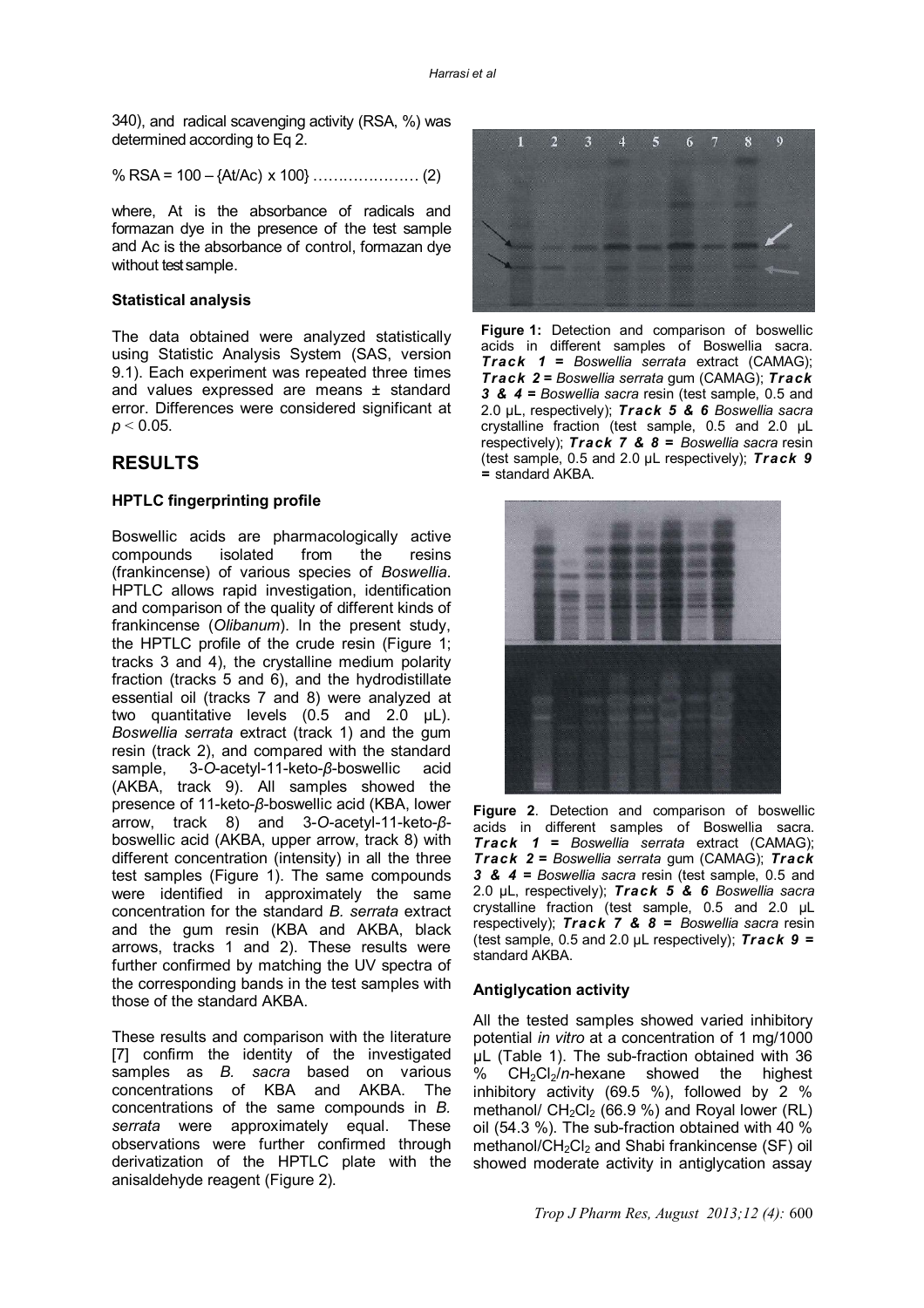| <b>Sample</b>                                                                                       | Inhibitory activity (%)   |                             |                             |
|-----------------------------------------------------------------------------------------------------|---------------------------|-----------------------------|-----------------------------|
|                                                                                                     | <b>Antiglycation</b>      | <b>DPPH</b>                 | <b>Superoxide</b>           |
| $HR$ oil <sup>a</sup>                                                                               | $9.20 \pm 0.02$           | 16.30±0.04                  | 56.40±0.01                  |
| RL oil                                                                                              | 54.30± 0.01               | $5.60 \pm 0.02$             | $50.50 \pm 0.02$            |
| RU oil                                                                                              | $5.30\pm0.06$             | $2.80 + 0.01$               | 52.80±0.05                  |
| SF oil                                                                                              | 37.20±0.01                | 33.40±0.04                  | 33.10±0.08                  |
| Crude extract                                                                                       | 10.90±0.03                | 14.30±0.05                  | 49.00±0.02                  |
| Pure n-hexane                                                                                       | $6.80 + 0.02$             | $6.60 \pm 0.03$             | $50.80 \pm 0.14$            |
| 36% CH <sub>2</sub> Cl <sub>2</sub> /n-hexane                                                       | 69.50±0.06                | 11.90±0.12                  | 13.40±0.03                  |
| 40% CH <sub>2</sub> Cl <sub>2</sub> /n-hexane                                                       | 14.40±0.01                | 31.30±0.03                  | 16.90±0.05                  |
| 60% CH <sub>2</sub> Cl <sub>2</sub> /n-hexane                                                       | 7.80±0.01                 | 15.60±0.08                  | 23.40±0.01                  |
| 80% CH <sub>2</sub> Cl <sub>2</sub> /n-hexane                                                       | $10.30 \pm 0.03$          | $13.30 \pm 0.05$            | $33.50 \pm 0.03$            |
| Pure $CH_2Cl_2$                                                                                     | 12.40±0.07                | 31.80±0.14                  | 49.70±0.04                  |
| 2% MeOH/CH <sub>2</sub> Cl <sub>2</sub>                                                             | 66.90±0.02                | 10.90±0.08                  | $6.20 \pm 0.01$             |
| 8% MeOH/CH <sub>2</sub> Cl <sub>2</sub>                                                             | $9.90 \pm 0.03$           | 12.10±0.07                  | 11.80±0.02                  |
| 40% MeOH/CH <sub>2</sub> Cl <sub>2</sub>                                                            | 41.20±0.04                | $10.00 \pm 0.2$             | 50.80±0.04                  |
| Standard                                                                                            | <b>Rutin</b><br>(82.50 %) | Propyl gallate<br>(90.30 %) | Propyl gallate<br>(92.50 %) |
| ${}^{\mathrm{a}}$ HR = Hougari regular; RL = Royal lower; RU = Royal upper; SF = Shabi frankincense |                           |                             |                             |

**Table 1:** Antiglycation and antioxidant activities (mean ± standard error) of various fractions of *Boswellia serrata*

whereas the other samples were weakly active or completely inactive (Table 1).

## **Superoxide anion scavenging activity**

The results obtained indicate that the non-polar sub-fractions exhibited > 50 % inhibition, except n-hexane fraction,  $CH_2Cl_2$  fraction and 40 % methanol/  $CH<sub>2</sub>Cl<sub>2</sub>$  fraction all of which exhibited approximately the level same inhibition which was close to 50 %. Other test samples showed <

## **DISCUSSION**

Triterpenic acids are an important group of natural compounds with confirmed pharmacological activity [1]. They occur in many medicinal herbs and plants. The similarity of their chemical structures makes their TLC separation very difficult. There are some chromatographic systems described in the literature [8-11], but they do not offer better separation, and the result is poor overall yield of the pure natural products. In this regard, our approach using HPTLC offers more effective separation and higher yield.

Oxidation process plays an important role in glycation end-products (AGEs) formation and is essential to many living organisms for the production of energy to fuel the biological processes. On the other hand, reactive oxygen species (ROS) can damage DNA and thus cause mutation and chromosomal damage [12-14]. Furthermore, production of excessive free radicals stimulates oxidative damage which is responsible for more than one hundred disorders

### 50 % inhibition was close to 50 %. Other test samples showed < 50 % inhibition.

## **DPPH free radical scavenging activity**

 $CH_2Cl_2$  fraction and the sub-fraction of 40 % CH2Cl2/*n*-hexane fraction, as well as SF oil showed moderate activity (Table 1), while the other samples were largely inactive. Standard rutin showed 82.5 % inhibition of glycation at 3 mM concentration with  $IC_{50}$  of 98.01  $\pm$  2.03  $\mu$ M. in humans including atherosclerosis, coronary heart disease, neurodegenerative disorders, cancer, and aging process. Therefore, agents with antioxidative or metal-chelating properties may retard the process of AGEs formation by preventing metal-catalyzed glucose oxidation [12-14].

Free radicals, such as hydroxyl radical, are generated from sequential reduction of oxygen during the normal course of aerobic metabolism. Over-abundant radicals cause oxidative stress which can lead to cell injury and tissue damage [15]. *B. sacra* extract is a potential source of natural antioxidants, and incorporation of these extract into foods could enhance their nutritional and antioxidant potentials.

DPPH radicals are widely used to investigate the scavenging activity of natural compounds. These free radicals are stable in ethanol and show maximum absorbance at 517 nm. When DPPH radicals encounter a proton-donating substance such as an antioxidant, the radicals are scavenged and their absorbance reduced [15]. *B. sacra* extracts and essential oils showed

*Trop J Pharm Res, August 2013;12 (4):* 601